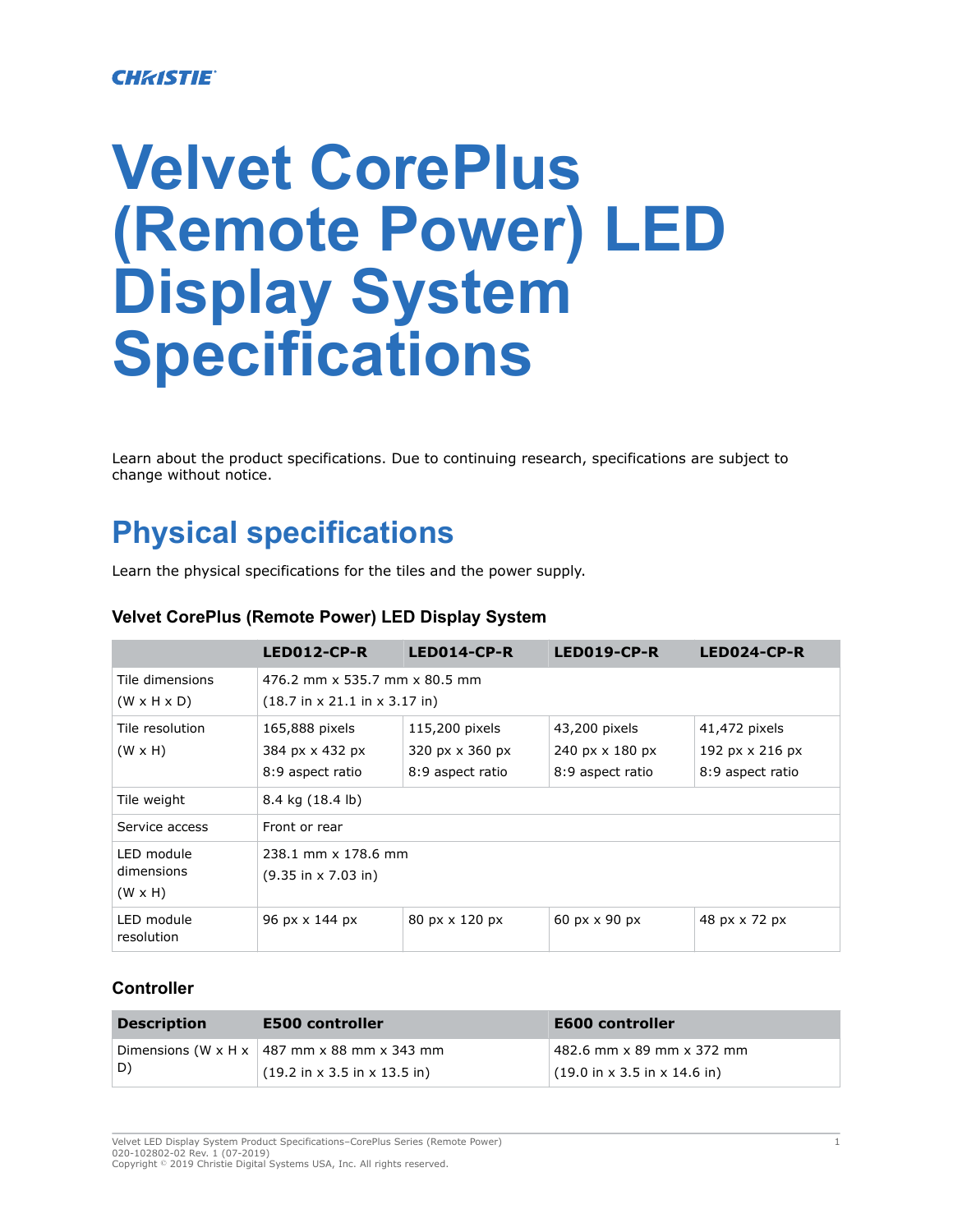| <b>Description</b> | <b>E500 controller</b>   | <b>E600 controller</b>  |
|--------------------|--------------------------|-------------------------|
| Weight             | Shelf: 5.3 kg (11.7 lbs) | Shelf: 4.1 kg (9.0 lbs) |

#### **Remote Power Supply Rack Shelf**

| <b>Parameter</b>                     | <b>Specification</b>                                                                            |
|--------------------------------------|-------------------------------------------------------------------------------------------------|
| Dimensions (W $\times$ H $\times$ D) | 485 mm x 133 mm x 395 mm<br>$(19.09 \text{ in} \times 5.24 \text{ in} \times 15.55 \text{ in})$ |
| Weight                               | Shelf: 11.5 kg (30.8 lbs)<br>Rectifiers: 2.5 kg (6.7 lbs) per unit, four units maximum          |

## **Power requirements**

Learn the power requirements for the tiles and the power supply.

#### **Input ratings and power consumption for LED tiles**

|                | Input ratings                                                                    |
|----------------|----------------------------------------------------------------------------------|
| $LEDO12-CP-R$  | 48 VDC, 4.6 A (maximum 6 tiles)<br>Typical: 67 W per panel, Max: 200 W per panel |
| $LEDO14-CP-R$  | 48 VDC, 4.6 A (maximum 6 tiles)<br>Typical: 67 W per panel, Max: 200 W per panel |
| $LED019$ -CP-R | 48 VDC, 4.6 A (maximum 6 tiles)<br>Typical: 67 W per panel, Max: 200 W per panel |
| LED024-CP-R    | 48 VDC, 3 A (maximum 10 tiles)<br>Typical: 40 W per panel, Max: 120 W per panel  |

#### **Input rating for the controller**

|      | Input rating                                       |
|------|----------------------------------------------------|
| E500 | 100-250 V $\sim$ , 50/60 Hz, 1.5 A, 75 watts       |
| E600 | $\pm$ 100-240 V $\sim$ , 50/60 Hz, 1.5 A, 75 watts |

#### **Power ratings for the Remote Power Supply Rack Shelf**

| <b>Description</b> | <b>Details</b>                                                                      |
|--------------------|-------------------------------------------------------------------------------------|
| Input voltage      | 120-230 VAC, 50/60 Hz                                                               |
|                    | 12A at 120VAC - 9.5A @ 230 VAC per rectifier (maximum four rectifiers<br>installed) |
| Output             | 52 VDC (max), 30A per output (with maximum four rectifiers installed)               |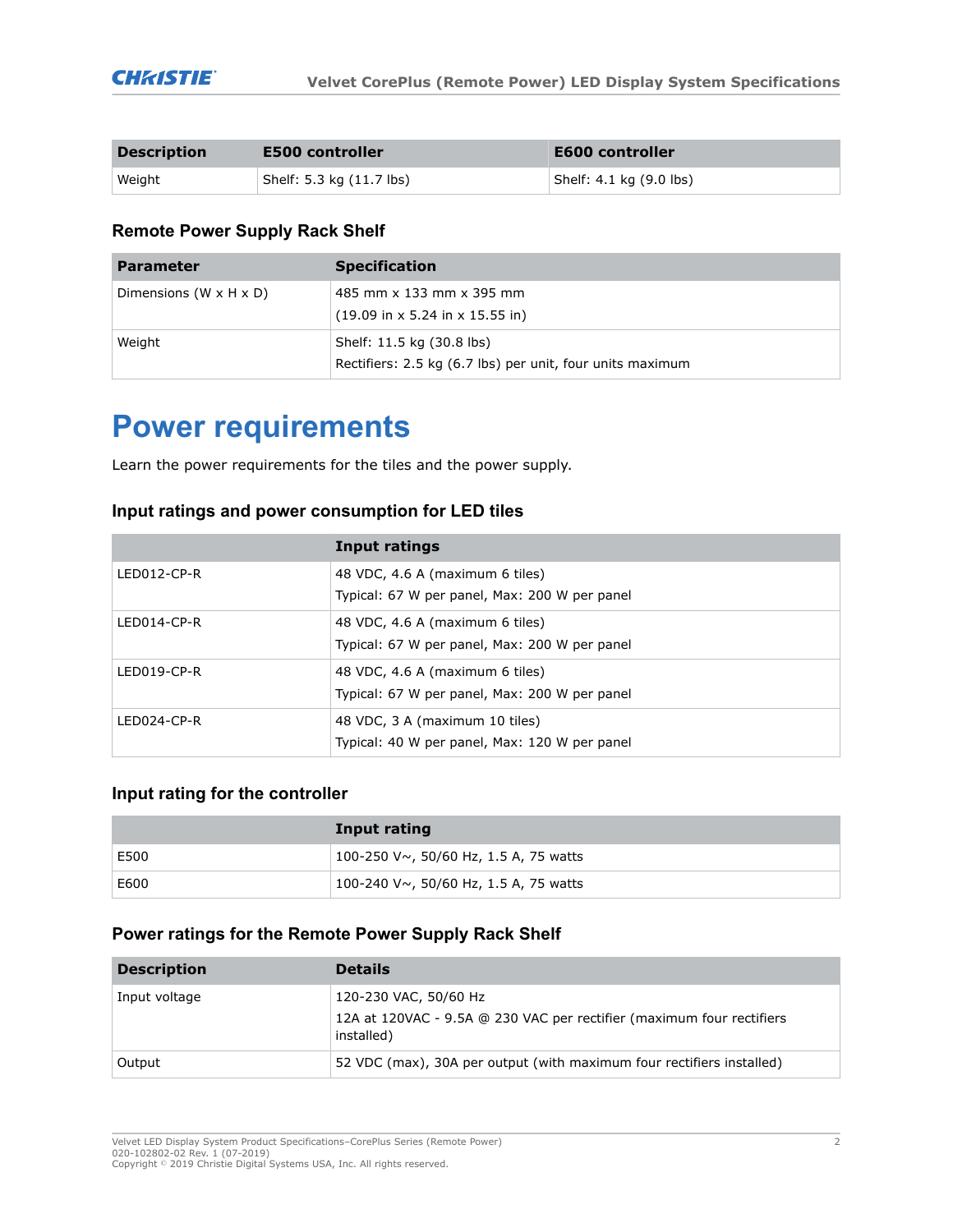The number of displays that can be powered by a single Remote Power Supply Rack Shelf depends on the voltage range of the input and the number of rectifiers. Please consult your local Christie representative for further details.

### **Environment requirements**

Learn about the environment requirements for the product while operating and not operating.

#### **Non-operating environment**

| Item                           | <b>Description</b>                                                       |
|--------------------------------|--------------------------------------------------------------------------|
| Tile temperature               | $-10^{\circ}$ C to 50 $^{\circ}$ C (14 $^{\circ}$ F to 122 $^{\circ}$ F) |
| Tile humidity (non-condensing) | 10% to 90%                                                               |

#### **Operating environment**

| Item                           | <b>Description</b>                   |
|--------------------------------|--------------------------------------|
| Tile temperature               | 0°C to 40°C (32°F to 104°F)          |
| Tile humidity (non-condensing) | 10% to 90%                           |
| Altitude                       | 0 to 3000 meters                     |
| Controller temperature         | $-20$ °C to 60°C ( $-4$ °F to 140°F) |
| Controller humidity            | 10% to 90%                           |

#### **Remote Power Supply Rack Shelf**

| <b>Description</b>        | <b>Details</b>                                                                 |
|---------------------------|--------------------------------------------------------------------------------|
| Temperature               | Operating: -10 to 35°C (14°F to 95°F)<br>Storage: -40 to 85 °C (-40 to 185 °F) |
| Humidity (non-condensing) | Operating: 0% to 93%<br>Non-operating: 0% to 95%                               |
| Elevation                 | $-60$ to 2000 m ( $-198$ to 6600 ft)                                           |
| Heat dissipation          | <2196 BTU per hour (four PSU modules)                                          |
| Acoustic                  | Max 66dB (four PSU modules)                                                    |

# **Display specifications**

|                     | LED012-CP-R                | LED014-CP-R                | LED019-CP-R                | LED024-CP-R                            |
|---------------------|----------------------------|----------------------------|----------------------------|----------------------------------------|
| Pixel pitch         | $1.24$ mm                  | $1.48$ mm                  | $1.98$ mm                  | 2.48 mm                                |
| Pixel size          | $1.0$ mm $\times$ $1.0$ mm | $1.0$ mm $\times$ $1.0$ mm | $1.0$ mm $\times$ $1.0$ mm | $2.1 \text{ mm} \times 2.1 \text{ mm}$ |
| Pixel configuration | 1R 1G 1B                   |                            |                            |                                        |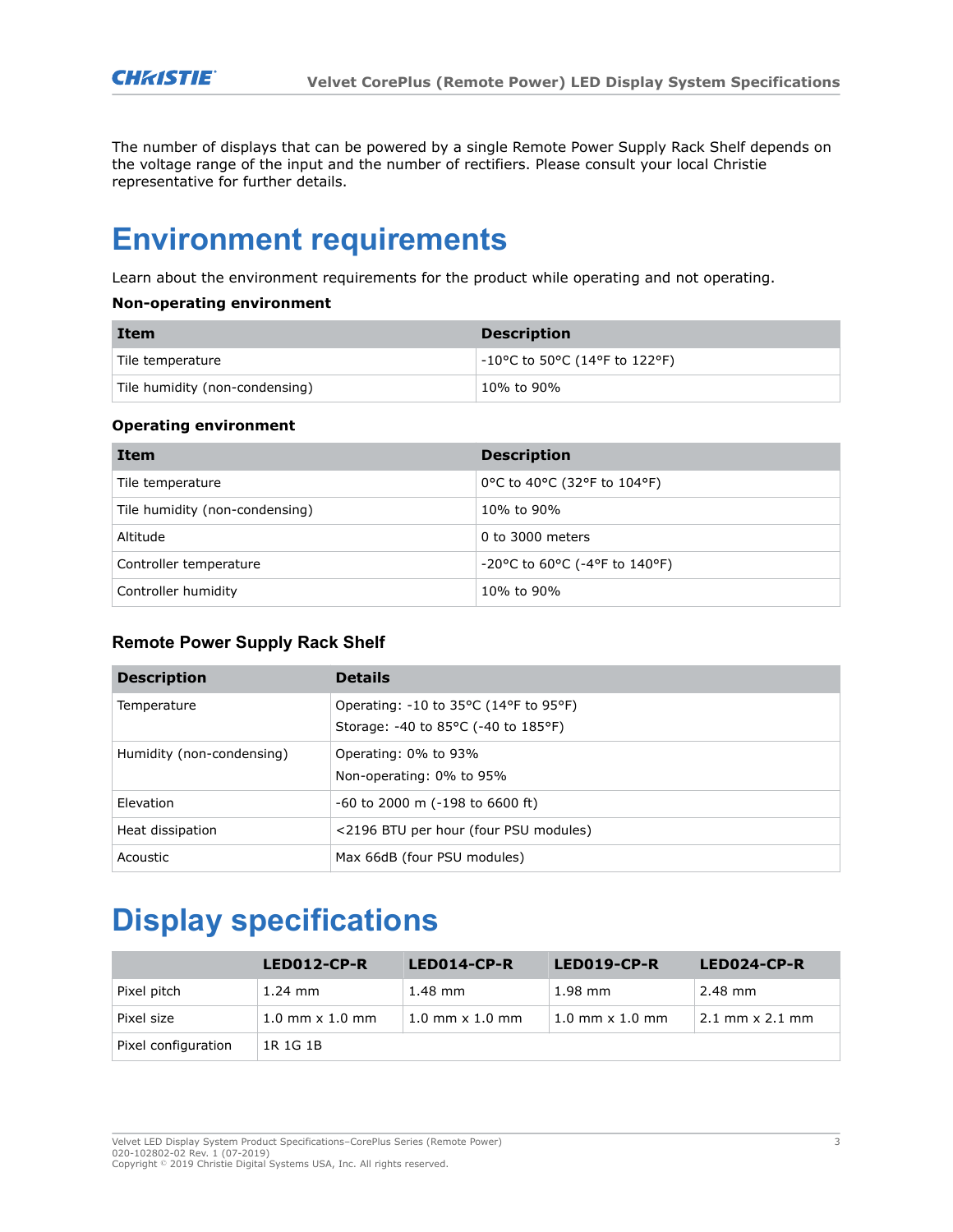## **Product documentation**

For installation, setup, and user information, see the product documentation available on the Christie website. Read all instructions before using or servicing this product.

- 1. Access the documentation from the Christie website:
	- Go to this URL: *<http://bit.ly/2qXBAdX>* or *<https://www.christiedigital.com/en-us/digital-signage/products/led-tiles/coreplus-series>*.
	- Scan the QR code using a QR code reader app on a smartphone or tablet.



2. On the product page, select the model and switch to the **Downloads** tab.

### **Related documentation**

Additional information on the Velvet CorePlus (Remote Power) LED Display System is available in the following documents.

- *CorePlus (Remote Power) Product Safety Guide (P/N: 020-102591-XX)*
- *CorePlus (Remote Power) Installation and Setup Guide (P/N: 020-102423-XX)*
- *E500 User Guide (P/N: 020-102222-XX)*
- *E600 User Guide (P/N: 020-102717-XX)*
- *E500 LED Display Controller Serial Commands Technical Reference (P/N: 020-102458-XX)*

# **Regulatory**

This product conforms to the latest regulations and standards related to product safety, environmental, and electromagnetic compatibility (EMC) requirements.

### **Safety**

- ANSI/UL 60950-1 Information Technology Equipment Safety Part 1: General Requirements
- CAN/CSA C22.2 No. 60950-1
- EN 60950-1
- IEC 60950-1 IEC/EN 60950-1 Information Technology Equipment Safety Part 1: General Requirements
- IEC 62471-1 Photobiological Safety of Lamps and Lamp Systems